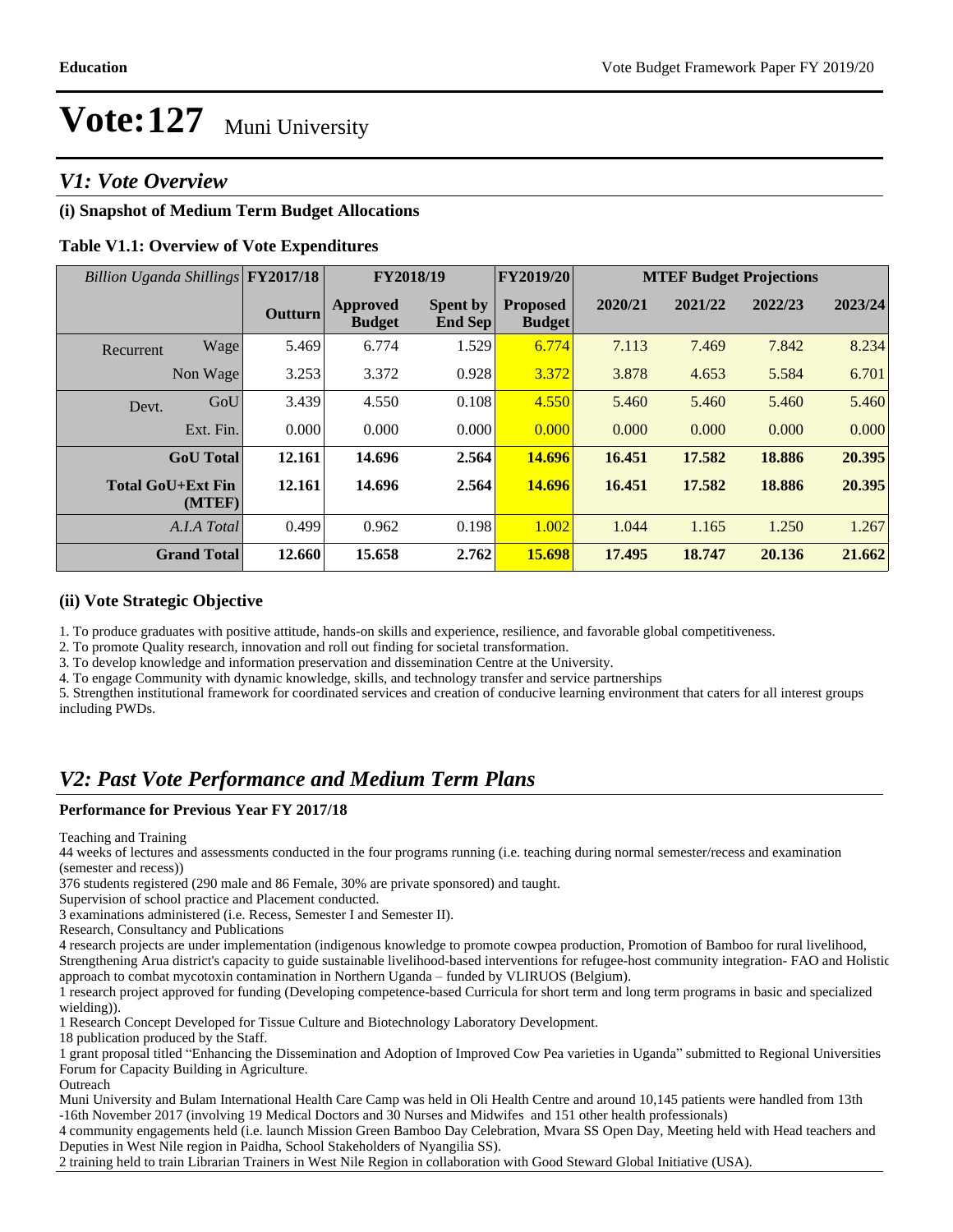Organized Library Day attended by 8 secondary schools in the District.

50 students of Nature Uganda- Muni University Branch conducted an environmental awareness campaign, sensitization and cleaning at Arua-Onduparaka Road.

Students Welfare.

1 week orientation conducted for first years held (64 student attended full time).

264 students paid living out allowance.

Administration and Support Services.

Annual Board of survey Conducted and Report submitted to Ministry

Muni Strategic Plan approved by NPA

Final Account prepared and submitted to AG.

3 policies on Curriculum development, review and termination policy and guidelines; Research; Students Academic performance Incentive and Guidelines completed and approved by council.

2 curricula accredited and ready for implementation (i.e. Bachelor of Business Management and Entrepreneurship and Bachelor of Science (Agriculture))

2 curricula drafted and is ready for senate consideration (Bachelor of Education (Primary) and Bachelor of Technical Vocational Education). 77 students graduated on 4th November 2017 (26% Female and 74% Male), 4 students passed with first Class Degree.

3 Postgraduate Curricula developed (Post graduate Diploma in Education, Finance Management and Clinical Palliative Care.)

6 short courses developed (Certificate in French, Finance Management, Computerized Accounting Software I &II, Public Health Surveillance, Gender Women and Health)

17 staff supported for professional training (15 under ADB-HEST, 1 under South Korean Partnership and 1 under Turkish Government Scholarship) - 9 at PHD level, 3 at Masters level and the rest at Professional level

DSpace Software was installed and customized for uploading research output and other digital documents for University visibility.

MoU was signed with Food and Agriculture Organization of the UN to conduct Study on "Capacity building of Arua District to guide sustainable livelihood-based interventions for refugee-host community integration for socio-economic development"

MoU was signed with The Essential Electronic Agricultural Library (TEEAL) for donation of a TEEAL base set with 450 journals covering 1993 to 2015.

Development projects

Perimeter fence at faculty of Techno science-95% works completed- Contract Extended due to delayed payment - financial short fall and Additional works.

Multi-Purpose Health Science block construction - practically completed - HEST (Project).

1 Station wagon purchased.

1 Bus purchased.

- 17 all in one Computers purchased.
- 23 Desk top computers purchased

20 laptops purchased.

Furniture procured included:

100 reading chairs for library.

41 executive office chairs.

11 Executive office desks

70 computer lab chairs

50 armless/conference chairs.

35 book shelves (14 steel open glass, 5 open and 16 metallic filling cabinate). Guest house furniture (Chairs, Tables, Beds and other fittings) supplied and fitted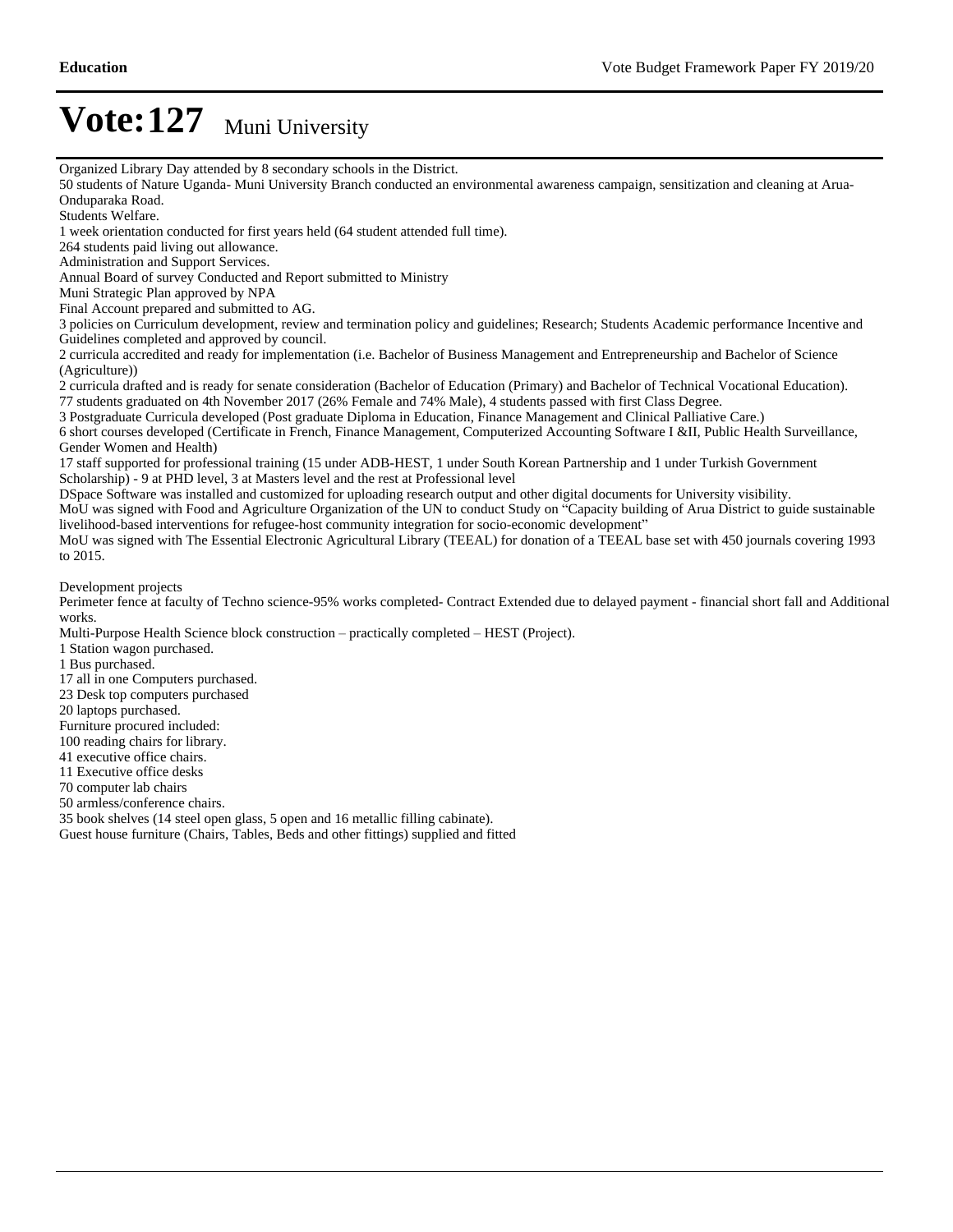#### **Performance as of BFP FY 2018/19 (Performance as of BFP)**

Key achievements in the Quarter.

154 students supervised (internship & school practice)

382 students registered on AIMS and taught

5 grant projects being implemented (indigenous knowledge to promote cowpea production, Promotion of Bamboo for rural livelihood,

Strengthening Arua district's capacity to guide sustainable livelihood-based interventions for refugee-host community, Holistic approach to combat mycotoxin contamination in Northern Uganda and Developing competence-based curricula for short term and longterm programs in basic and specialised welding.)

Organised Safe male Circumcision in collaboration with Infectious Disease Institute - Arua branch.

232 students paid living out allowance.

1 week orientation conducted for the first years.

105 students offered counseling services (42 Female and 63 Male).

122 first year students underwent general medical check-up.

Performance report (Q4) for FY 2017/18 prepared and submitted to MoFPED.

Final Accounts for FY2017/18 prepared and submitted to Accountant General.

554 patients managed at the University Clinic.

143 text books delivered.

1 stakeholder's curriculum review workshop held for Bachelor of Education Primary, Post Graduate Diploma in Education and Post Graduate Diploma in Financial Management.

Perimeter fence at faculty of Techno science-95% works completed- Contract Extended due to delayed payment- financial short fall.

Multi-Purpose Health Science block construction  $-100\%$  works completed  $-$  HEST (Project)  $-$  handed over the the Management.

5 stances VIP latrine Completed.

Completion of Electro-Mechanical Works at lecture block-90% works executed.

Completion of supply and installation of furniture and fitting at Guest House- 90% executed

#### **FY 2019/20 Planned Outputs**

16 Faculty board meetings held (Techno Science, Education, Health and Agriculture), 174 students supervised (internship & school practice), 44 weeks of lectures conducted (Including Recess and Examination), 3 semester examinations administered (including Recess), 500 students taught in all programs, 4 staff training conducted, 2 short courses introduced.

4 staff training seminars held, 6 High quality grant proposal developed, 14 research publications produced.

2 Research collaboration MoU signed, 2 Research seminars/conferences held, 4 grant proposals developed.

2 innovations rolled out, 4 community engagement held, 2 Outreach sessions conducted to institutions, 2 mentorship sessions conducted, 4 radio talkshows held, Library and open day week organized, 2 supplements produced.

300 government students paid, 4 inspection of Hostels conducted, 4 counseling session offered, 1 week orientation conducted, 180 students screened, Special Need Students supported, Guild leaders inducted, Participate in tournaments.

8 council and Senate meetings held, 12 Executive Management meeting held, Assorted text books and legal books procured, Performance reports prepared, Final Accounts prepared, 4 Academic programs accredited, 89 students graduated.

Master Planning (BoQ for Hostels and Water Harvesting System), Solarization of the main campus, Retention for perimeter fence and other works completed, Completion of Multipurpose Health laboratory Block, Renovation of Capacity Building Centre, Construction of Sports ground, Completion of Eletromechanical works at Administration and Clinic Blocks, Supply and Installation of Compound and Fire assembly Signages, Construction of work way.

Purchase of 1 Vehicles, ICT equipment (4 specialized printers procured, 20 Heavy UPS, 20 desktop computer,4 touch screen desktop computers, 11 Laptop computers, 2 photocopiers, 2 server computer, 12 White boards, 8 projectors, 4 software including other accessories), Specialized machinery (Basic Laboratory Specialized equipment, Trans fiber, Sports equipment, 2 under car checking mirror, 3 communication radios, Automated Complete Blood Count Machine and Chemistry analyzer, Basic tools for engineering department) and Furniture (24 file cabinets, 2 fire proof cabinet, 2 coffee set, 20 office chairs, 20 office tables, 1 set of executive office furniture, 80 laboratory chairs, 40 laboratory tables, 1 plan cabinet, 2 ceremonial tents, 300 plastic chairs).

#### **Medium Term Plans**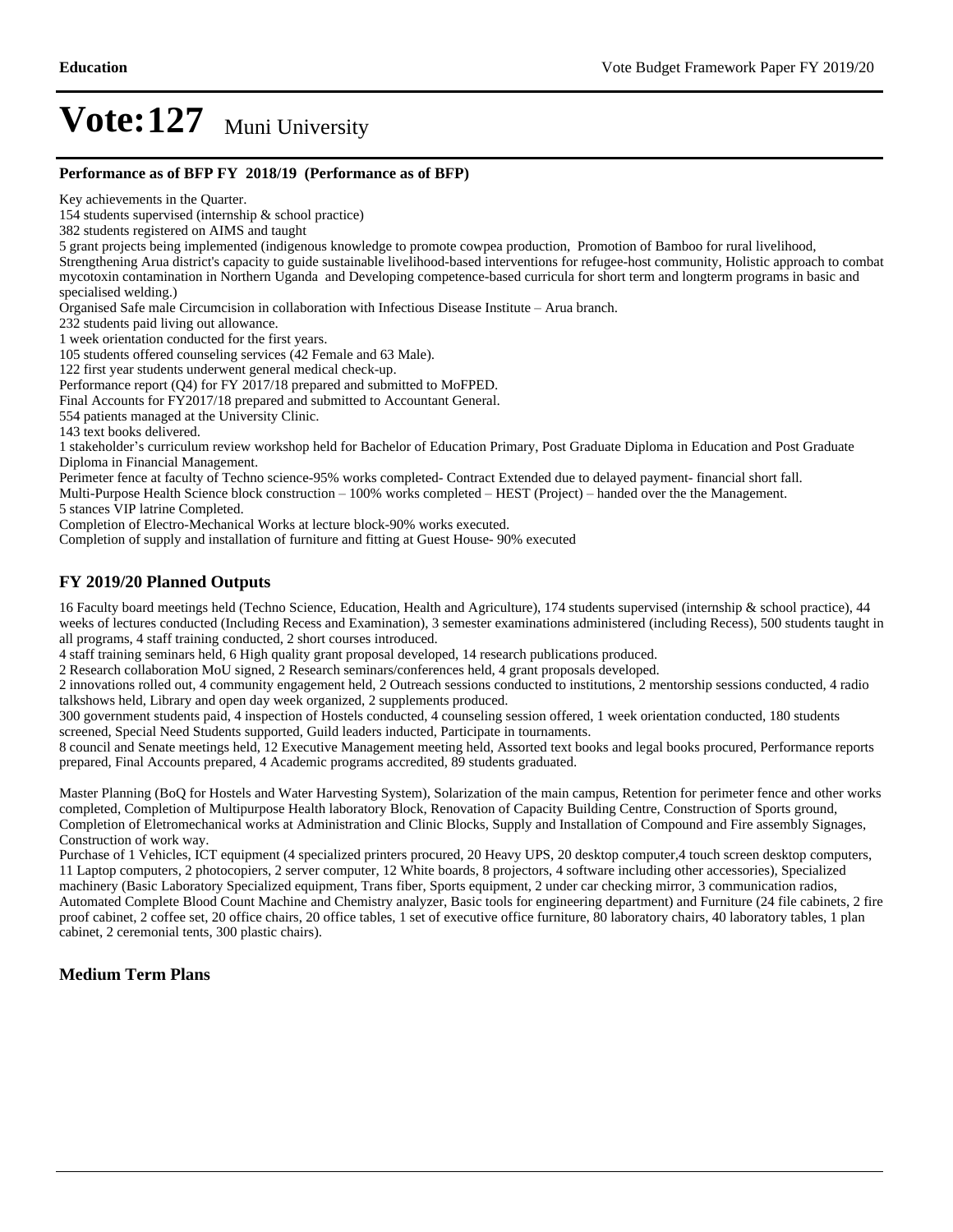- 1- Increase student enrolment to 910.
- 2- Increase academic programs to eight focusing on Science inclined programs
- 3- Complete construction of Multipurpose laboratory.
- 4- Construct Multipurpose student Centre
- 5- Renovate Capacity Building Centre.
- 6- Construct Water harvesting facility and lagoon.
- 7- Install solar System in the campus.
- 8- Construct faculty of Agriculture and Vocational training workshops, library and Clinic.

Also in the Medium Term we shall furnish the lecture/laboratory blocks including offices, Recruit adequate academic staff for all programs and also develop capacity of existing staff to improve on service delivery.

#### **Efficiency of Vote Budget Allocations**

The vote budget allocation was based on the core mandate of the institution, the priorities in the university strategic plan aligned to Education Sector Strategic Plan and NDPII. This was to ensure efficiency in resource allocation. Our core mandate include: Teaching and training, research, Community engagement and creating conducive environment for learning.

#### **Vote Investment Plans**

Key investment for FY2019/20 include the following:

- 1- Complete construction of Multipurpose laboratory.
- 2- Construct Multipurpose student Centre
- 3- Renovate Capacity Building Centre.
- 4- Construct Water harvesting facility.
- 5- Install solar System in the campus.

Construct faculty of Agriculture and Vocational training workshops

#### **Major Expenditure Allocations in the Vote for FY 2019/20**

Of the total budget for the FY2019/20 i.e. Ugshs15.698bn, 43% is for wage, 28% non-wage recurrent and 29% will be spend on capital development and retooling. The non-wage will cover utility expenses, reagents for practical teaching, Student living out allowances, NSSF and Gratuity and operational expenses. The development budget will be spend on infrastructures and retooling (transport, ICT and Specialized teaching equipment and also Furniture)

#### **V3: PROGRAMME OUTCOMES, OUTCOME INDICATORS AND PROPOSED BUDGET ALLOCATION**

#### **Table V3.1: Programme Outcome and Outcome Indicators**

| <b>Programme:</b>                                                                                                            | 51 Delivery of Tertiary Education and Research                                                                                                                                                                                                                                                                                                                                                                                                                                                                                                                                                                                      |  |  |  |  |  |         |
|------------------------------------------------------------------------------------------------------------------------------|-------------------------------------------------------------------------------------------------------------------------------------------------------------------------------------------------------------------------------------------------------------------------------------------------------------------------------------------------------------------------------------------------------------------------------------------------------------------------------------------------------------------------------------------------------------------------------------------------------------------------------------|--|--|--|--|--|---------|
| <b>Programme Objective:</b>                                                                                                  | 1. To ensure equitable access to higher education through expanded and equitable participation in a<br>coordinated flexible and diversified tertiary system 2. To ensure quality and relevant Higher Education<br>where tertiary graduates are prepared to be innovative, creative and entrepreneurial in the private and<br>public sectors. 3. Ensure an effective and efficient higher education through adequacy of Human,<br>Financial and other resources in service delivery, accountability for and/or of financial, human and other<br>resources, building and maintaining public-private partnerships in service delivery. |  |  |  |  |  |         |
| <b>Responsible Officer:</b>                                                                                                  | Rev. Fr. Dr. Odubuker Picho Epiphany University Secretary                                                                                                                                                                                                                                                                                                                                                                                                                                                                                                                                                                           |  |  |  |  |  |         |
| <b>Programme Outcome:</b>                                                                                                    | Increased competitive and employable graduates                                                                                                                                                                                                                                                                                                                                                                                                                                                                                                                                                                                      |  |  |  |  |  |         |
| Sector Outcomes contributed to by the Programme Outcome                                                                      |                                                                                                                                                                                                                                                                                                                                                                                                                                                                                                                                                                                                                                     |  |  |  |  |  |         |
| N/A                                                                                                                          |                                                                                                                                                                                                                                                                                                                                                                                                                                                                                                                                                                                                                                     |  |  |  |  |  |         |
|                                                                                                                              | <b>Performance Targets</b>                                                                                                                                                                                                                                                                                                                                                                                                                                                                                                                                                                                                          |  |  |  |  |  |         |
| 2017/18<br>2020/21<br>2018/19<br>2019/20<br><b>Baseline</b><br>Base year<br><b>Programme Performance Indicators (Output)</b> |                                                                                                                                                                                                                                                                                                                                                                                                                                                                                                                                                                                                                                     |  |  |  |  |  | 2021/22 |

**Target** 

**Target** 

**Target** 

**Target** 

**Actual** 

In the medium term we plan to: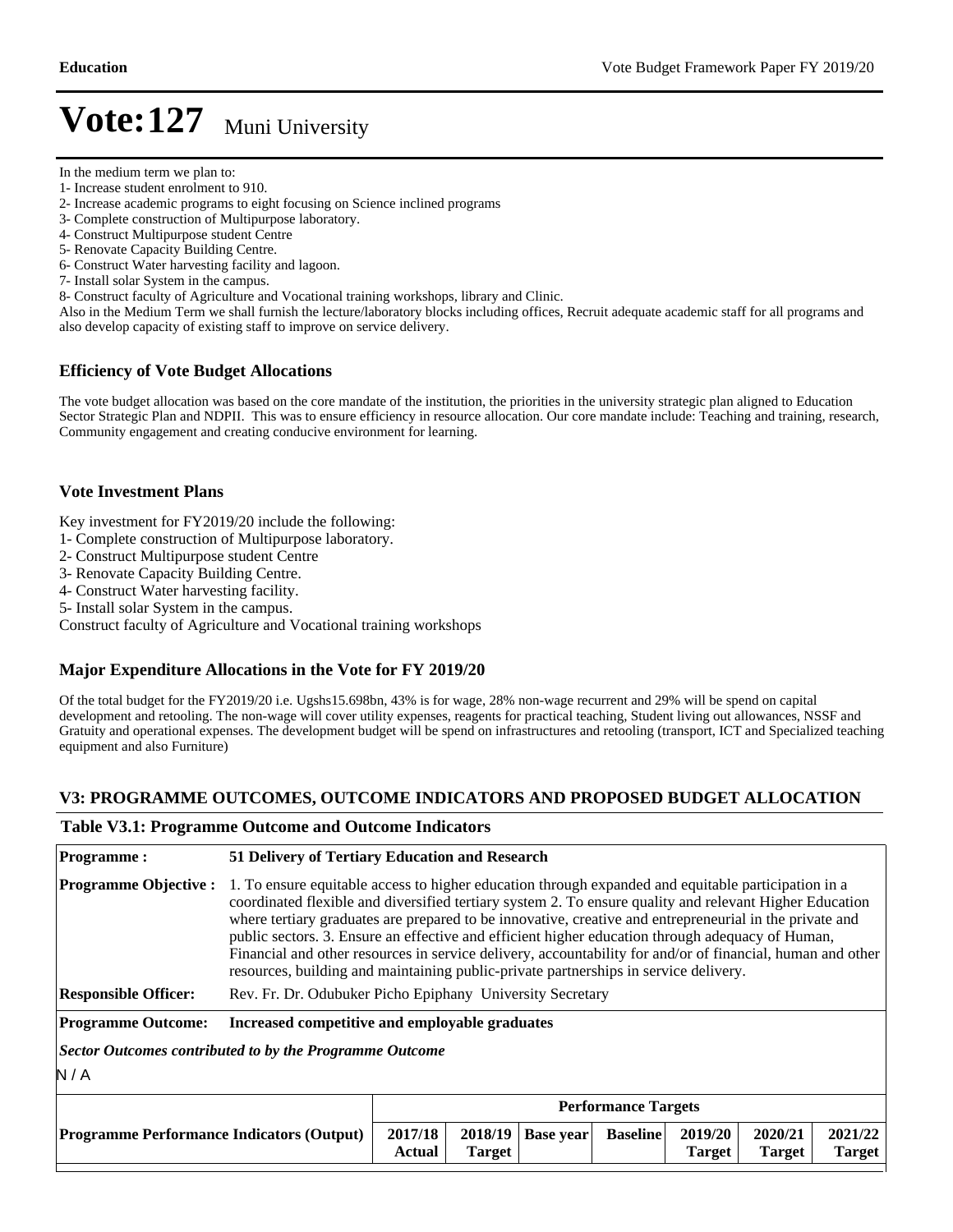| • International ranking of the University                                   | 16  | 10,200 | 10.000 | 9.900 | 9.500 |
|-----------------------------------------------------------------------------|-----|--------|--------|-------|-------|
| • Rate of research, publication and innovation<br>rolled for Implementation | .75 | 0.5    | 0.55   | 0.60  | 0.65  |
| • Rate of equitable enrollment and graduation at $0.92$<br>tertiary level   |     | 0.9    | 0.92   | 0.95  | 0.97  |

#### **Table V3.2: Past Expenditure Outturns and Medium Term Projections by Programme**

| Billion Uganda shillings                       | 2017/18 | 2018/19                                            |        | 2019-20       | <b>MTEF Budget Projections</b> |         |         |         |
|------------------------------------------------|---------|----------------------------------------------------|--------|---------------|--------------------------------|---------|---------|---------|
|                                                | Outturn | <b>Approved Spent By Proposed</b><br><b>Budget</b> | End O1 | <b>Budget</b> | 2020-21                        | 2021-22 | 2022-23 | 2023-24 |
| Vote: 127 Muni University                      |         |                                                    |        |               |                                |         |         |         |
| 51 Delivery of Tertiary Education and Research | 12.159  | 14.696                                             | 2.564  | 14.696        | 16.451                         | 17.582  | 18.886  | 20.395  |
| Total for the Vote                             | 12.159  | 14.696                                             | 2.564  | 14.696        | 16.451                         | 17.582  | 18.886  | 20.395  |

#### **V4: SUBPROGRAMME PAST EXPENDITURE OUTTURNS AND PROPOSED BUDGET ALLOCATIONS**

#### **Table V4.1: Past Expenditure Outturns and Medium Term Projections by SubProgramme**

| Billion Uganda shillings                                     | 2017/18        | FY 2018/19            |                                  | 2019-20                          | <b>Medium Term Projections</b> |         |         |         |
|--------------------------------------------------------------|----------------|-----------------------|----------------------------------|----------------------------------|--------------------------------|---------|---------|---------|
|                                                              | Outturn Budget | <b>Approved</b> Spent | $\mathbf{B}$ y<br><b>End Sep</b> | <b>Proposed</b><br><b>Budget</b> | 2020-21                        | 2021-22 | 2022-23 | 2023-24 |
| Programme: 51 Delivery of Tertiary Education and Research    |                |                       |                                  |                                  |                                |         |         |         |
| 01 Headquarters                                              | 8.720          | 10.146                | 2.456                            | 10.146                           | 10.991                         | 12.122  | 13.426  | 14.935  |
| 1298 Support to Muni Infrastructure Development              | 1.574          | 3.210                 | 0.055                            | 2.824                            | 4.260                          | 4.060   | 4.460   | 4.000   |
| 1463 Institutional Support to Muni University -<br>Retooling | 1.865          | 1.340                 | 0.052                            | 1.726                            | 1.200                          | 1.400   | 1.000   | 1.460   |
| <b>Total For the Programme: 51</b>                           | 12.159         | 14.696                | 2.564                            | 14.696                           | 16.451                         | 17.582  | 18.886  | 20.395  |
| <b>Total for the Vote:127</b>                                | 12.159         | 14.696                | 2.564                            | 14.696                           | 16.451                         | 17.582  | 18.886  | 20.395  |

#### **Table V4.2: Key Changes in Vote Resource Allocation**

| Major changes in resource allocation over and above the<br>previous financial year | Justification for proposed Changes in Expenditure and<br><b>Outputs</b>                                                                           |
|------------------------------------------------------------------------------------|---------------------------------------------------------------------------------------------------------------------------------------------------|
| Vote :127 Muni University                                                          |                                                                                                                                                   |
| $Programme: 51$ Muni University                                                    |                                                                                                                                                   |
| Output: 76 Purchase of Office and ICT Equipment, including Software                |                                                                                                                                                   |
| Change in Allocation (UShs Bn):<br>0.098                                           | This is to replace some of the obsolete machines and also<br>equip newly recruited academic staff.                                                |
| Output: 77 Purchase of Specialised Machinery & Equipment                           |                                                                                                                                                   |
| 0.287<br>Change in Allocation (UShs Bn):                                           | Programs of Nursing and Science with Education need more<br>equipment for the practical teaching and also prepare for the<br>start of Agriculture |

#### **Table V4.3: Major Capital Investment (Capital Purchases outputs over 0.5Billion)**

| FY 2018/19 | FY 2019/20 |
|------------|------------|
|            |            |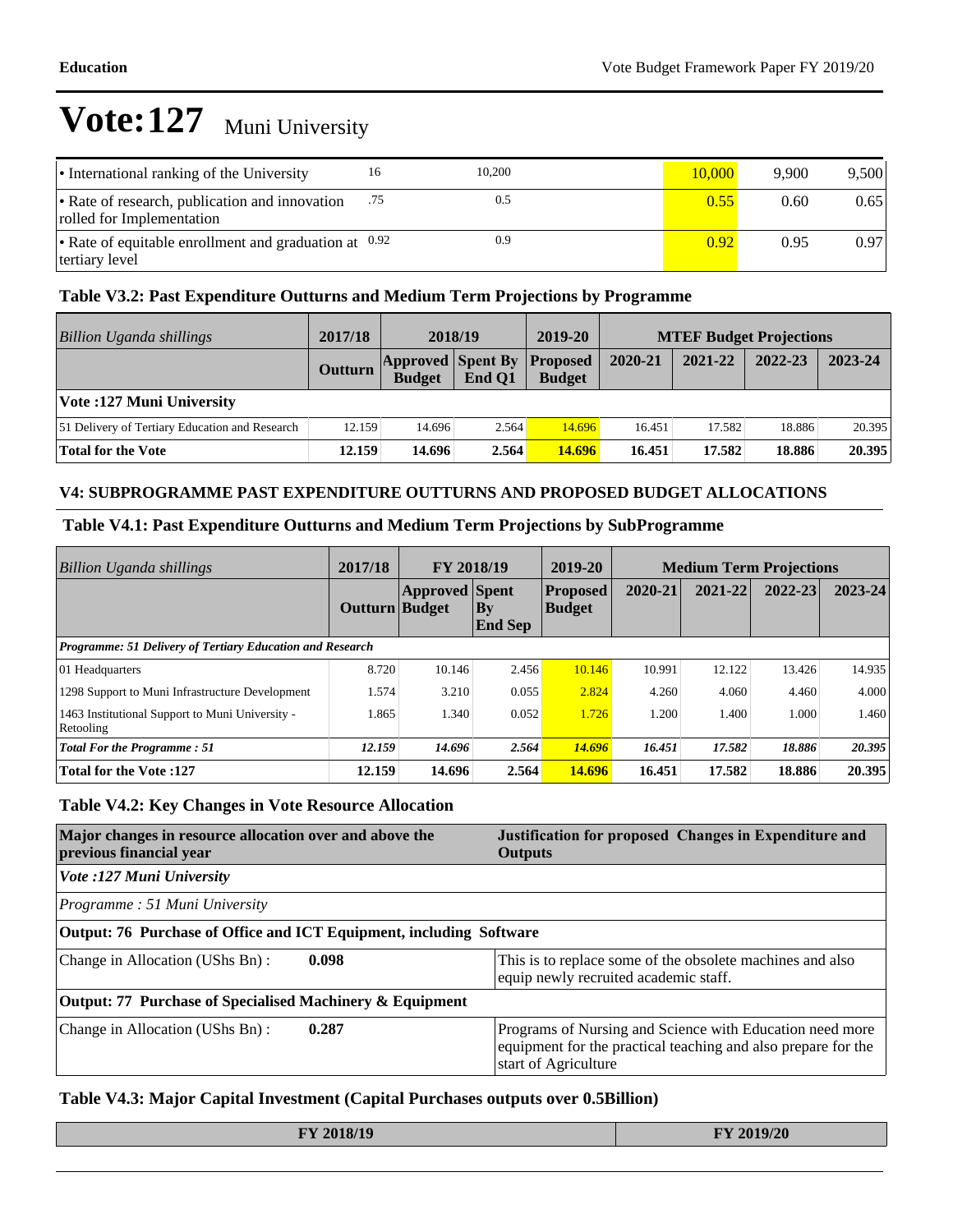| <b>Appr. Budget and Planned Outputs</b>                                                                                                                                                                                                                                                       |       | <b>Expenditures and Achievements</b><br>by end Sep                                                                                                                                                                                                                                                                                                                                                                                                                                                                                               | <b>Proposed Budget and Planned Outputs</b>                                                                                                                                                                                                                                                                          |
|-----------------------------------------------------------------------------------------------------------------------------------------------------------------------------------------------------------------------------------------------------------------------------------------------|-------|--------------------------------------------------------------------------------------------------------------------------------------------------------------------------------------------------------------------------------------------------------------------------------------------------------------------------------------------------------------------------------------------------------------------------------------------------------------------------------------------------------------------------------------------------|---------------------------------------------------------------------------------------------------------------------------------------------------------------------------------------------------------------------------------------------------------------------------------------------------------------------|
| Vote 127 Muni University                                                                                                                                                                                                                                                                      |       |                                                                                                                                                                                                                                                                                                                                                                                                                                                                                                                                                  |                                                                                                                                                                                                                                                                                                                     |
| Programme: 51 Delivery of Tertiary Education and Research                                                                                                                                                                                                                                     |       |                                                                                                                                                                                                                                                                                                                                                                                                                                                                                                                                                  |                                                                                                                                                                                                                                                                                                                     |
| Project : 1298 Support to Muni Infrastructure Development                                                                                                                                                                                                                                     |       |                                                                                                                                                                                                                                                                                                                                                                                                                                                                                                                                                  |                                                                                                                                                                                                                                                                                                                     |
| <b>Output: 72 Government Buildings and Administrative Infrastructure</b>                                                                                                                                                                                                                      |       |                                                                                                                                                                                                                                                                                                                                                                                                                                                                                                                                                  |                                                                                                                                                                                                                                                                                                                     |
| <b>Master Planning</b><br>Installation of Solar Power System.<br>Completion of perimeter fence, Science laboratory. completed- Contract Extended due<br>Construction of Multi-purpose Centre Building<br>Rehabilitation of Capacity Building Centre.<br>Construction of soak pit and Walk way |       | Perimeter fence at faculty of<br>Techno science-95% works<br>to delayed payment-financial short<br>fall.<br>Multi-Purpose Health Science<br>block construction - 100% works<br>completed – HEST (Project) –<br>handed over the the Management.<br>5 stances VIP latrine Completed.<br>Completion of Electro-Mechanical<br>Works at lecture block-90% works<br>executed.<br>Design and Production of BoQs<br>completed for Muni Hill and<br>Okollo sites.<br>Design and production of BoQ for<br>Multi-Purpose Centre Building -<br>50% executed. | <b>Master Planning.</b><br><b>Installation fire Signages</b><br><b>Completion of Electro mechanical works</b><br>Solarization of the main campus.<br>Retention for perimeter fence.<br><b>Completion of Multipurpose Health</b><br>laboratory.<br><b>Renovation of CBC</b><br><b>Construction of sports ground.</b> |
| <b>Total Output Cost(Ushs</b><br>Thousand):                                                                                                                                                                                                                                                   | 3.210 | 0.055                                                                                                                                                                                                                                                                                                                                                                                                                                                                                                                                            | 2.824                                                                                                                                                                                                                                                                                                               |
| Gou Dev't:                                                                                                                                                                                                                                                                                    | 3.210 | 0.055                                                                                                                                                                                                                                                                                                                                                                                                                                                                                                                                            | 2.824                                                                                                                                                                                                                                                                                                               |
| Ext Fin:                                                                                                                                                                                                                                                                                      | 0.000 | 0.000                                                                                                                                                                                                                                                                                                                                                                                                                                                                                                                                            | 0.000                                                                                                                                                                                                                                                                                                               |
| A.I.A.                                                                                                                                                                                                                                                                                        | 0.000 | 0.000                                                                                                                                                                                                                                                                                                                                                                                                                                                                                                                                            | 0.000                                                                                                                                                                                                                                                                                                               |
| Project : 1463 Institutional Support to Muni University - Retooling                                                                                                                                                                                                                           |       |                                                                                                                                                                                                                                                                                                                                                                                                                                                                                                                                                  |                                                                                                                                                                                                                                                                                                                     |
| Output: 77 Purchase of Specialised Machinery & Equipment                                                                                                                                                                                                                                      |       |                                                                                                                                                                                                                                                                                                                                                                                                                                                                                                                                                  |                                                                                                                                                                                                                                                                                                                     |
| Computer Science Research lab equipment<br><b>Basic Lab Equipment-Physics</b><br>Basic Lab Equipment - Chemistry<br>Basic Lab Equipment - Biology<br><b>Basic Equipment- Mathematics</b><br>Basic lab Equipment - Nursing<br>And other equipment procured                                     |       | Not implemented                                                                                                                                                                                                                                                                                                                                                                                                                                                                                                                                  | <b>Basic laboratory equipment procured</b><br>(Chemistry, Agriculture, Biology,<br><b>Physics, Nursing and ICT)</b><br><b>Basic tools for engineering department</b><br>purchased<br>Sports equipment<br>2 under car checking mirrors and Com<br>Radios.<br><b>ACB</b> count machine and Chemistry<br>Analyzer.     |
| <b>Total Output Cost(Ushs</b><br>Thousand):                                                                                                                                                                                                                                                   | 0.420 | 0.000                                                                                                                                                                                                                                                                                                                                                                                                                                                                                                                                            | 0.707                                                                                                                                                                                                                                                                                                               |
| Gou Dev't:                                                                                                                                                                                                                                                                                    | 0.420 | 0.000                                                                                                                                                                                                                                                                                                                                                                                                                                                                                                                                            | 0.707                                                                                                                                                                                                                                                                                                               |
| Ext Fin:                                                                                                                                                                                                                                                                                      | 0.000 | 0.000                                                                                                                                                                                                                                                                                                                                                                                                                                                                                                                                            | 0.000                                                                                                                                                                                                                                                                                                               |